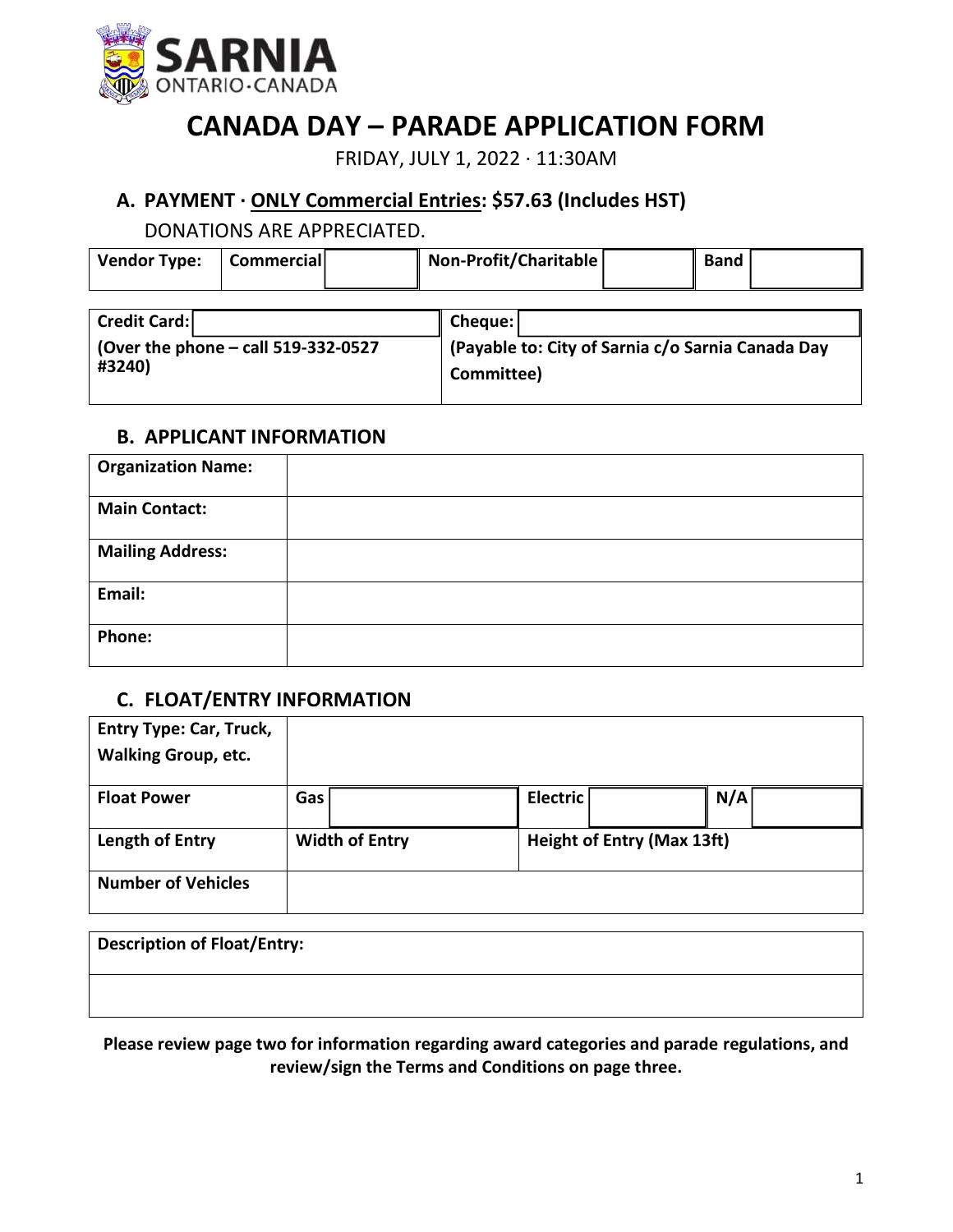#### **PARADE FLOAT/ENTRY INFORMATION**

## **A. DECORATING**

- Parade Floats/Entries:
	- o Are encouraged to display **Canadian flags**.
	- o Are encouraged to provide music of a Canadian patriotic nature.
- Commercial entries must be 75% **decorated in red and white**. Vehicles must cover large ads. **No commercial advertising**.

## **B. HANDOUTS**

- Hand-outs along the parade route are prohibited unless otherwise approved by the Sarnia Canada Day Committee Parade Marshall (these quickly litter our parks).
- The spraying of water in any fashion along the parade route is strictly prohibited.

## **C. PARADE ROUTE**

- Entry numbers will be provided to all floats/entries at least one week prior to the Canada Day event.
- Marshalling begins at 9:00am. All Floats/Entries must enter the marshalling area via Indian Road and Lakeshore Road intersection **only**.
- All Floats/Entries will begin moving forward at 11:00am. The parade will officially begin at 11:30am.
- Parade Floats/Entries:
	- o Must stay in their assigned positions at all times.
	- o Move in a forward direction at all times to maintain the flow of the parade.
	- o Must advise drivers of parade protocols to avoid gaps.
- All disbanding must take place outside the park, past Sandy Lane and onto Victoria Street in Point Edward. **No stopping within the park**.

#### **D. AWARD CATEGORIES**

- Floats/Entries will be judged along the parade route.
- Winners will be announced on the Bandshell Stage in Canatara Park, following the parade, after the Opening Ceremonies (approximately 1:30pm).

| <b>Award Categories</b>        |                                |                       |  |  |
|--------------------------------|--------------------------------|-----------------------|--|--|
| Overall Canadian-Themed        | <b>Most Entertaining Float</b> | Non-Commercial        |  |  |
| Youth Organization             | <b>Most Colourful Float</b>    | Industrial/Commercial |  |  |
| Service/Volunteer Organization | Special Mention/Creative Group |                       |  |  |

The Canada Day Parade Committee reserves the right to refuse any entry and will prohibit propaganda and/or political statements of any nature. This is a celebration of Canada's birthday only - 1867 - 2022; 155 years!